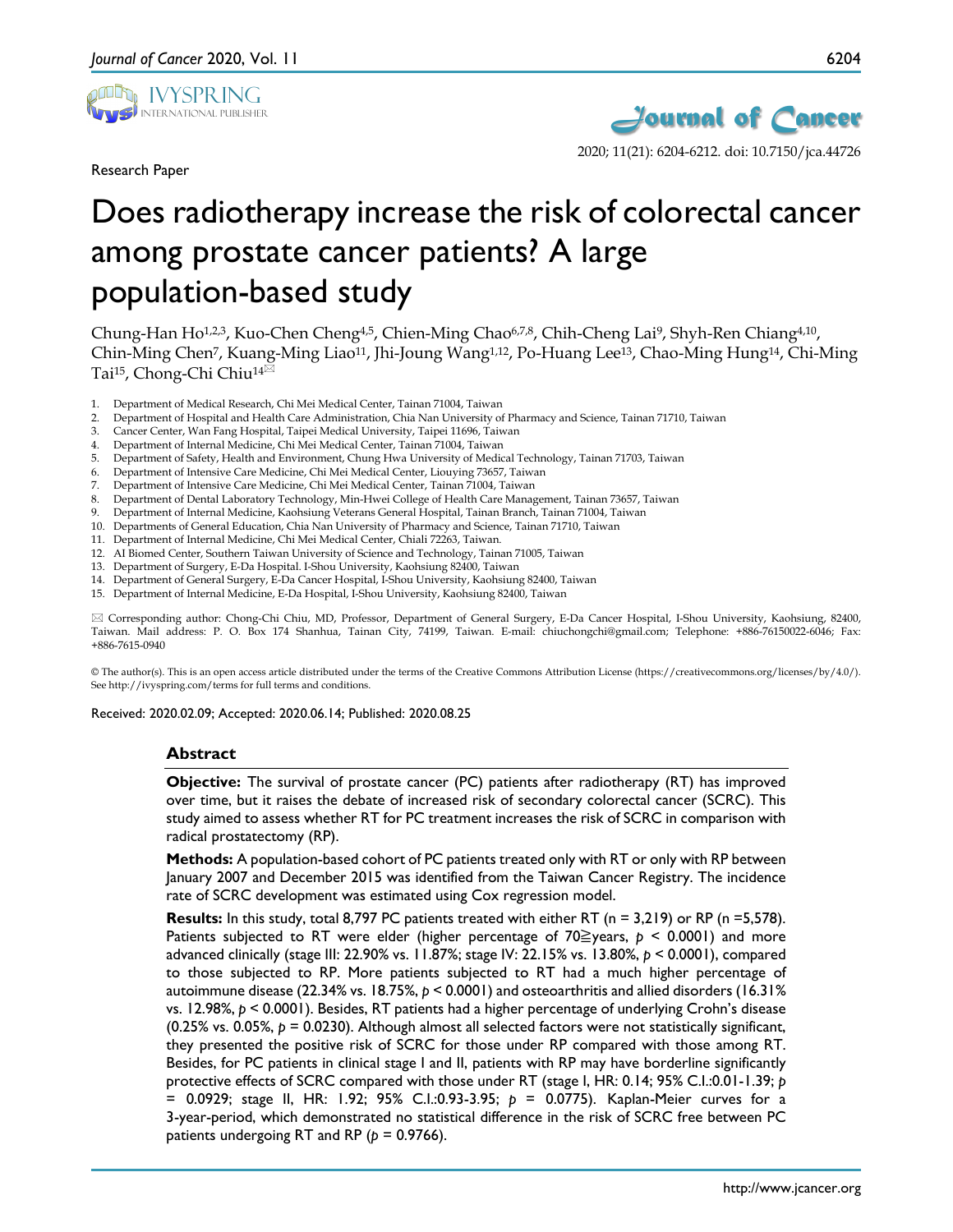**Conclusion:** Whether or not pelvic RT for PC is associated with an increased risk for SCRC on a population-based level remains a matter of considerable debate. From a clinical perspective, these PC survivors should be counseled accordingly and received continued cancer surveillance with regular colonoscopy follow-up.

Key words: secondary colorectal cancer; prostate cancer; radiotherapy; radical prostatectomy; large population-based study

# **Introduction**

Prostate cancer (PC) is among the most common cancers in men worldwide. It is estimated at about 1,600,000 new cases and causes about 366,000 deaths every year [1]. Due to the widespread adoption of the prostate-specific antigen test, the majority of PC are diagnosed at an early stage [2]. Most of those non-metastatic cancers will be treated with radiotherapy (RT) or radical prostatectomy (RP) [3]. However, radiation-induced secondary malignancies are a known but infrequent complication of RT, which would be expected to occur within the irradiated field [4]. In clinical practice, RP and RT have similar oncologic outcomes [5]. However, many controversies still exist regarding related risks after both therapeutic choices, which are associated with different quality-of-life detriments [6-15]. RP predisposes to surgical mortality [16, 17], which may be avoided with RT. Conversely, RT may predispose to secondary malignancies in long-term follow-up [18-25]. Thus, one must consider the side effects of each therapy before informed decisions can be made [26], uniquely identifying whether patients at increased risk of developing a secondary colorectal cancer (SCRC) would help to optimize treatment of the primary PC and to diagnose SCRCs promptly [2].

In the past, only scanty studies tried to investigate the risk of developing an SCRC [27-33]. The literature regarding the risk of RT related SCRC is inconsistent. Some authors have demonstrated an increased risk of rectal cancer [20, 34], but others have not [23, 35]. Similarly, this contradiction also existed in patients of colon cancer [3, 19, 20]. However, many previous studies had short follow-up times and thus included many patients who were not yet at risk of radiation-induced neoplasia [3]. Besides, most studies were originated from Western countries, and it is generally believed that the incidence of PC is lower in Asian countries [36].

Our study focused on comparing the incidence of SCRC after RT and RP for PC. The relative risk of developing an SCRC was analyzed. Besides, we compared the clinical characteristics and oncologic outcomes of PC patients after RP or RT treatment in a nationwide setting.

# **Materials and Methods**

#### **Study design and data sources**

This study analyzed administrative claims data obtained from the Taiwan Bureau of National Health Insurance (BNHI). Because the BNHI was the sole payer in Taiwan, the BNHI data set covered the information of more than 23 million people, which was assumedly the most comprehensive and reliable data source for the study. Besides, the Taiwan Cancer Registry (TCR) was used to identify cancer patients. TCR established in 1979 to monitor the Taiwan's cancer incidence and the mortality rates. From the 20 items of all newly diagnosed cancers information (short-form database), TCR added detailed diagnosis and treatment items (long-form database) in 2002 for cancer types as oral cavity and pharynx (except nasopharynx), colon and rectum, liver, lung, breast, and cervix. In 2007, the prostate cancer was also added in the long-form database [37, 38].

The subjects of this study were selected from the TCR. The history of the diagnosis claims among those patients obtained from the national health insurance research database (NHIRD). The NHIRD contained a registry of contracted medical facilities, a registry of board-certified physicians, and monthly summaries for all inpatient claims. Since the analysis was limited to aggregate secondary data that could not be used to identify the patients, this study was exempt from full review by the internal review board at this institution. However, the study protocol conformed to the ethical standards established by the Declaration of Helsinki in 1964, which did not require written or verbal consent for data linkage studies.

## **Study patients**

The TCR included all cases of patients who were derived from the International Classification of Disease codes (ICD-9-CM) and those following a principal diagnosis of malignant neoplasm of the prostate (ICD-9-CM diagnosis code 185) as primary cancer ( $n = 36,543$ ) from January 2007 to December 2015. It was staged according to the Tumor, Node, Metastasis (TNM) classification. After including either RP (ICD-9-CM procedure code 60.5) or RT (ICD-9-CM procedure code 92.29) as treatment modalities, these samples were eligible patients in this study. However,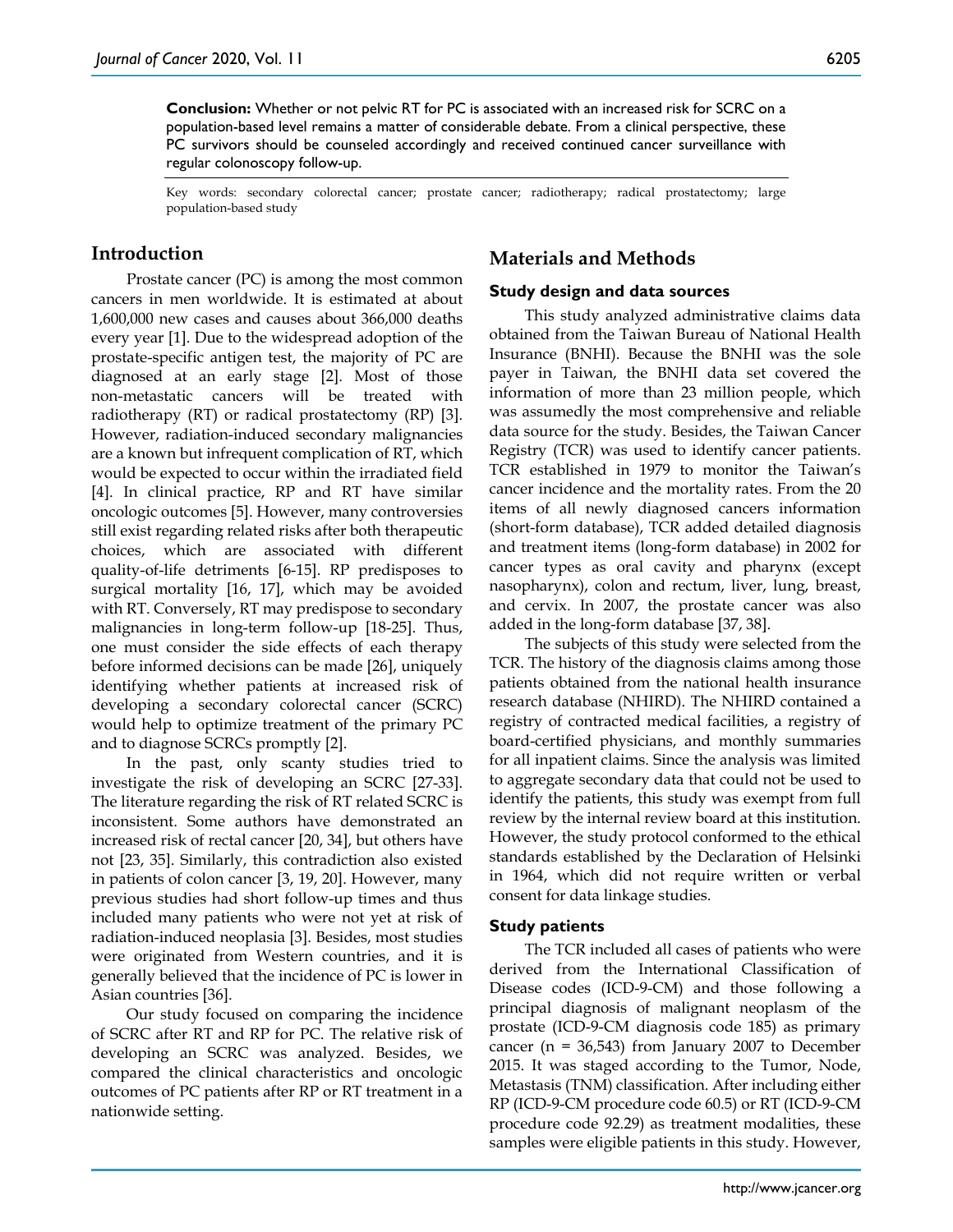the analysis further excluded patients with no diagnosis of secondary malignant neoplasm of colon or rectum (ICD-9-CM diagnosis codes 153.0, 154.0, 154.1, 154.2, 154.3, 154.8, 230.3, 230.4, 230.5, 230.6 or 197.5), no correct clinical information, or patients receiving neither or both RT and RP.

It was generally considered that secondary primary cancer required a latency period at least two months after the primary diagnosis to eliminate synchronous primary cancers [39]. RT was not known to cause SCRC in the short term. Thus, we extended the analyses of the incident cases that occurred within 36 months after RP or RT delivery in our study design. Because comorbidities may result in premature mortality and may not allow the development of secondary malignancies, we adjusted for baseline comorbidities, including of Crohn's disease (ICD-9-CM: 569.81), diabetes mellitus (DM)

(ICD-9-CM: 250), end-stage renal disease (ESRD) (ICD-9-CM: 585), hyperlipidemia (ICD-9-CM: 272), liver cirrhosis (LC) (ICD-9-CM: 571.5), chronic obstructive pulmonary disease (COPD) (ICD-9-CM: 490-496), and autoimmune diseases (ICD-9-CM: 274.9, 279.4, 710, 714, 715) which including gout (ICD-9-CM: 274.9), diffuse diseases of connective tissue (ICD-9-CM: 710), osteoarthritis and allied disorders (ICD-9-CM: 715), and rheumatoid arthritis (ICD-9-CM: 714). For avoiding the potential misclassification bias, the cases without correct diagnosis date, RT date, RP date, and information of the clinical stage were excluded. Cases who both received RT or RP during the study period were also excluded. Besides, the cases whose follow-up time fewer than two years were excluded to reduce the effect of a possible competing risk. The flowchart of study subjects' selection presented as Figure 1.



**Figure 1.** Flowchart for study subject selection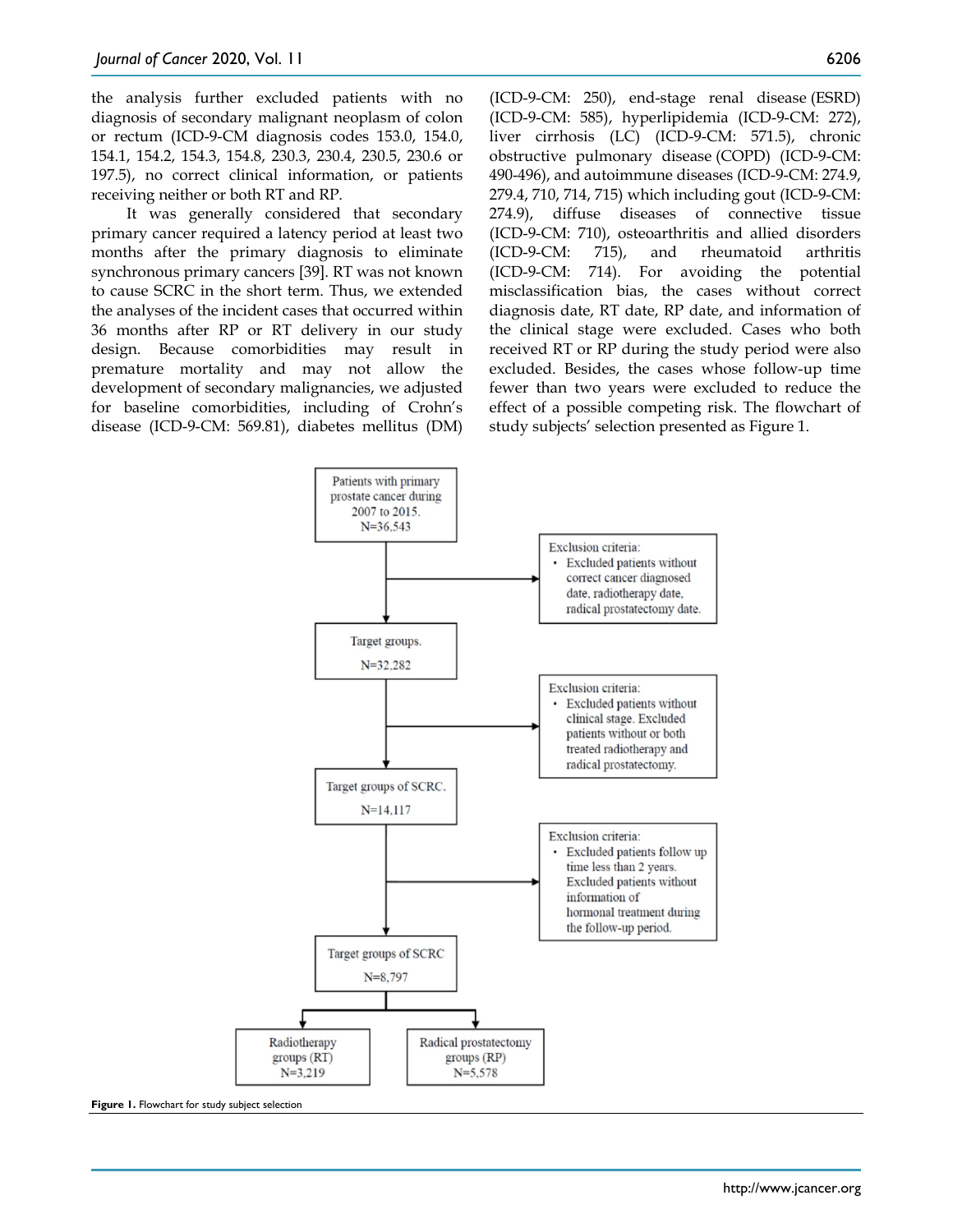#### **Statistical Analysis**

Our study population was divided into two subgroups according to the treatment modalities for PC, including RP and RT. For analyses, RP patients were considered controls. Conversely, patients treated with RT during the same period were considered cases.

Pearson's Chi-squared analysis was used to compare the age, clinical stages of PC, and comorbidities between patients with PC treated by RT and those treated by RP. Analyses were stratified by age at PC diagnosis (early-onset <60 years, 60-69 years or late-onset >70 years). Age was dichotomized into these groups because these cutoffs have commonly been used in demographic and epidemiologic studies, as well as statistics on the elderly. In addition, Wilcoxon's rank sum test was used to estimate the difference between PC patients treated by RT and those treated by RP for the variables, time to SCRC and time to death.

The trend of SCRC free incidence was calculated using the Kaplan-Meier method. Kaplan-Meier analyses addressed the time to the diagnosis of SCRC after having received either RP or RT. We calculated Kaplan–Meier curves representing the incidence rate of SCRC free development from PC diagnosis. The trend differences between RP and RT groups were compared with the log-rank test. In order to estimate the rare events and control the potential confounders, Cox proportional hazards model with Firth's penalized likelihood approach was constructed to adjust the age at diagnosis, PC clinical stages, hormone therapy, and comorbidities. The stratified analysis of each interested variable was also presented. In addition, we also estimated the other event, rectal cancer, a subtype of colorectal cancer. For all comparisons, a *p*-value of less than 0.05 was considered statistically significant. The statistical software, Statistical Analysis System (SAS) (version 9.4; SAS Institute, Inc, Cary, NC, USA), was used to perform all statistical analyses. Survival curves were generated using STATA version 12 (StataCorp LP, College Station, TX, USA).

## **Results**

Table 1 showed the descriptive characteristics of 8,797 PC patients treated with either RT (n = 3,219) or  $RP$  (n = 5,578) in this study. Patients subjected to RT were elder (higher percentage of ≥70years, *p* < 0.0001) and more advanced clinically (stage III: 22.90% vs. 11.87%; stage IV: 22.15% vs. 13.80%, *p* < 0.0001), compared to those subjected to RP. Besides, more patients subjected to RT had a much higher percentage of autoimmune diseases (22.34% vs.

18.75%,  $p \leq 0.0001$  and osteoarthritis and allied disorders (16.31% vs. 12.98%, *p* < 0.0001). Besides, RT patients had a higher percentage of underlying Crohn's disease (0.25% vs. 0.05%, *p* =0.0230), despite the patient number was scarce (8 vs. 3).

| Table 1. Characteristics of prostate cancer (PC) patients |  |  |  |  |  |
|-----------------------------------------------------------|--|--|--|--|--|
|-----------------------------------------------------------|--|--|--|--|--|

| Variable                         | Prostate cancer     | Prostate cancer     | P-value |
|----------------------------------|---------------------|---------------------|---------|
|                                  | with $RP(N=5578)$   | with RT (N=3219)    |         |
| Age at diagnosed, years, n(%)    |                     |                     |         |
| < 60                             | 695(12.46)          | 190(5.90)           | < .0001 |
| 60-69                            | 1999(35.84)         | 763(23.70)          |         |
| $\geq 70$                        | 2884(51.70)         | 2266(70.39)         |         |
| Clinical stage, $n$ (%)          |                     |                     |         |
| I                                | 889(15.94)          | 130(4.04)           | < .0001 |
| П                                | 3257(58.39)         | 1639(50.92)         |         |
| Ш                                | 662(11.87)          | 737(22.90)          |         |
| IV                               | 770(13.80)          | 713(22.15)          |         |
| Comorbidity, n(%)                |                     |                     |         |
| Crohn's disease                  | 3(0.05)             | 8(0.25)             | 0.0230  |
| DM                               | 1139(20.42)         | 655(20.35)          | 0.9360  |
| <b>ESRD</b>                      | 164(2.94)           | 116(3.60)           | 0.0877  |
| Hyperlipidemia                   | 1200(21.51)         | 683(21.22)          | 0.7450  |
| Autoimmune                       | 1046(18.75)         | 719(22.34)          | < .0001 |
| Gout                             | 332(5.95)           | 202(6.28)           | 0.5408  |
| Diffuse diseases of connective   | 26(0.47)            | 14(0.43)            | 0.8341  |
| tissue                           |                     |                     |         |
| Rheumatoid arthritis             | 31(0.56)            | 20(0.62)            | 0.6965  |
| Osteoarthrosis and allied        | 724(12.98)          | 525(16.31)          | < .0001 |
| disorders                        |                     |                     |         |
| LC                               | 296(5.31)           | 183(5.68)           | 0.4512  |
| COPD                             | 633(11.35)          | 409(12.71)          | 0.0577  |
| SCRC, $n$ (%)                    | 53(0.95)            | 32(0.99)            | 0.8392  |
| Colon                            | 44(0.84)            | 25(0.78)            | 0.5760  |
| Rectum                           | 9(0.16)             | 7(0.22)             | 0.5519  |
| Time to SCRC after survived 2    | $1.39(0.36 - 2.25)$ | $0.91(0.40 - 1.90)$ | 0.4661  |
| years, median (Q1-Q3)            |                     |                     |         |
| Mortality, n(%)                  | 996(17.86)          | 722(22.43)          | < .0001 |
| Time to death, after survived 2  | $1.55(0.69 - 2.91)$ | $1.72(0.80 - 3.00)$ | 0.0627  |
| years, median(Q1-Q3)             |                     |                     |         |
| Subjects with hormone therapy,   | 2270(40.70)         | 2463(76.51)         | < .0001 |
| $n(\%)$                          |                     |                     |         |
| Radiation colitis after PC, n(%) |                     | 122(3.79)           |         |

Table 2 showed the results of the adjusted hazard ratio of SCRC after therapy by a different stratum of selected confounding factors. Although almost all selected factors were not statistically significant, they presented the definite risk of SCRC for those under RP compared with those among RT. Besides, for PC patients in clinical stage I and II, patients with RP may have borderline significantly protective effects of SCRC compared with those under RT (stage I, HR: 0.14; 95% C.I.:0.01-1.39; *p* = 0.0929; stage II, HR: 1.92; 95% C.I.:0.93-3.95; *p* = 0.0775). Similarly, no significant statistical difference was noted while only rectal cancer patient group was analyzed individually from all our SCRC patients.

Figure 2 displayed the Kaplan-Meier curves for a 3-year-period, which demonstrated no statistical difference in the incidence rate of SCRC free between PC patients undergoing RT and RP (*p* = 0.9766).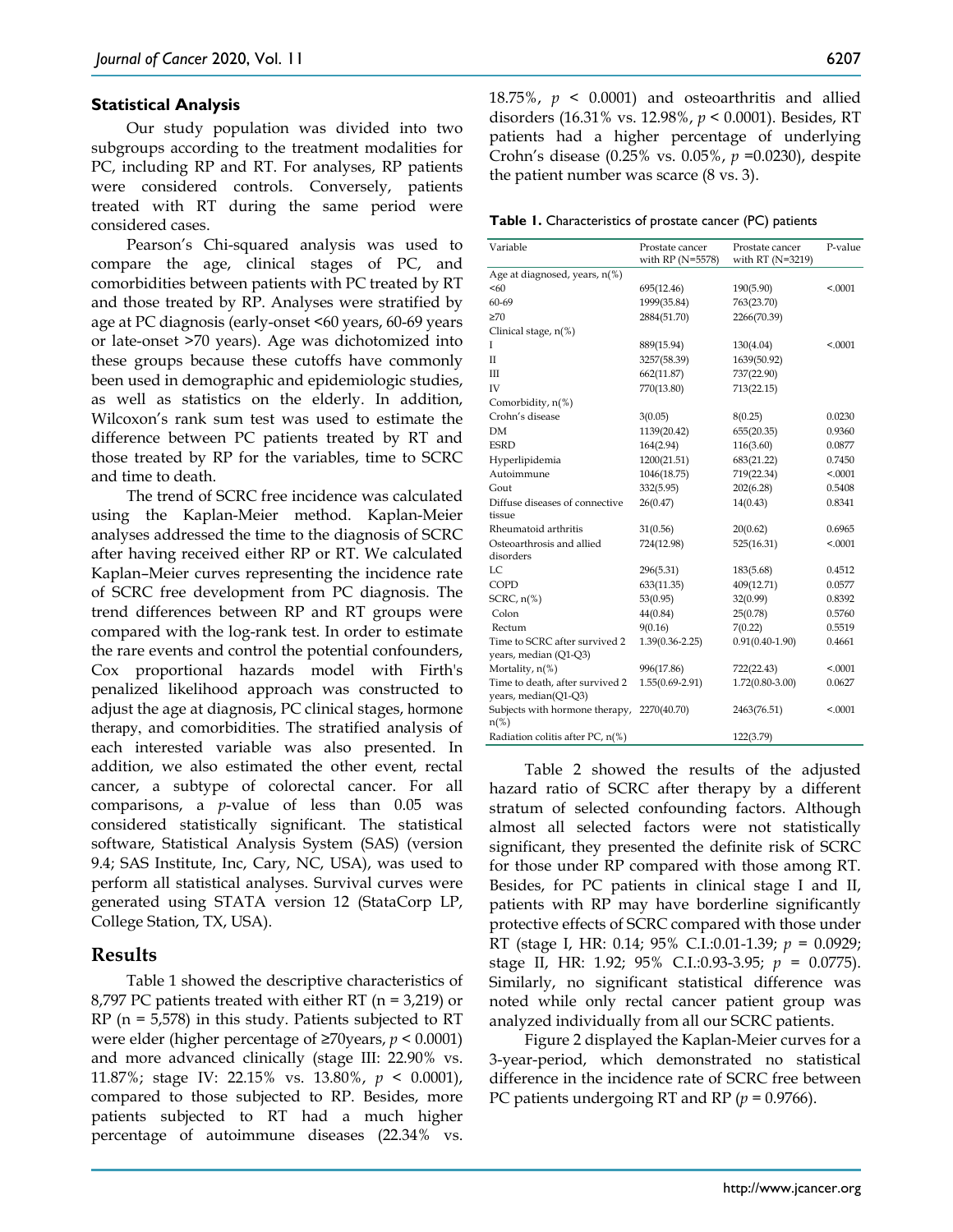

**Table 2.** Adjusted hazard ratio of SCRC and rectal after therapy by different stratum

| RP vs RT                   | Risk of SCRC<br>HR (95% CI)* | P-value | Risk of rectal cancer<br>HR (95% CI)* | P-value |
|----------------------------|------------------------------|---------|---------------------------------------|---------|
| All subjects               | $1.47(0.87 - 2.49)$          | 0.1468  | $1.44(0.47 - 4.42)$                   | 0.5209  |
| Age at diagnosed,<br>years |                              |         |                                       |         |
| < 60                       | $0.83(0.02 - 38.88)$         | 0.9221  |                                       |         |
| 60-69                      | $1.07(0.21 - 5.41)$          | 0.9368  | $0.43(0.03 - 6.90)$                   | 0.5518  |
| 70≧                        | $1.44(0.82 - 2.53)$          | 0.2074  | $1.74(0.51 - 5.96)$                   | 0.3785  |
| Clinical stage             |                              |         |                                       |         |
| T                          | $0.14(0.01 - 1.39)$          | 0.0929  | $0.34 \times 0.01 - 71.68$            | 0.6951  |
| Π                          | $1.92(0.93 - 3.95)$          | 0.0775  | $1.52(0.35-6.55)$                     | 0.5717  |
| Ш                          | $1.84(0.47 - 7.22)$          | 0.3805  | $0.76(0.08 - 7.11)$                   | 0.8122  |
| IV                         | $0.64(0.19-2.08)$            | 0.4535  |                                       |         |
| Comorbidity                |                              |         |                                       |         |
| <b>DM</b>                  |                              |         |                                       |         |
| Yes                        | $1.29(0.33 - 5.10)$          | 0.7158  | $0.19 \times 0.01 - 40.18$            | 0.5419  |
| No                         | $1.51(0.85 - 2.67)$          | 0.1607  | $1.80(0.56 - 5.85)$                   | 0.3259  |
| <b>ESRD</b>                |                              |         |                                       |         |
| Yes                        | $0.71 \times 01 - 230.51$    | 0.9060  | $0.71 \times 01 - 230.51$             | 0.9060  |
| No                         | $1.43(0.85 - 2.42)$          | 0.1822  | $1.28(0.41 - 4.02)$                   | 0.6744  |
| Hyperlipidemia             |                              |         |                                       |         |
| Yes                        | $1.32(0.25 - 6.89)$          | 0.7427  | $0.43 \times 0.01 - 80.22$            | 0.7505  |
| No                         | $1.49(0.85 - 2.59)$          | 0.1624  | $1.65(0.51 - 5.37)$                   | 0.4039  |
| Autoimmune                 |                              |         |                                       |         |
| Yes                        | $2.98(1.00-8.88)$            | 0.0500  | 1.59(0.08-31.48)                      | 0.7609  |
| No                         | $1.15(0.63 - 2.11)$          | 0.6445  | $1.32(0.39-4.53)$                     | 0.6561  |
| LC                         |                              |         |                                       |         |
| Yes                        | $5.84(0.38-90.17)$           | 0.2064  | $1.64(0.01 - 510.44)$                 | 0.8652  |
| No                         | $1.34(0.78 - 2.29)$          | 0.2919  | $1.28(0.41 - 4.00)$                   | 0.6778  |
| COPD                       |                              |         |                                       |         |
| Yes                        | 9.54(0.27-334.38)            | 0.2140  | 2.89(0.02-545.35)                     | 0.6920  |
| No                         | $1.31(0.77 - 2.24)$          | 0.3264  | $1.26(0.40 - 4.03)$                   | 0.6943  |
| Hormone therapy            |                              |         |                                       |         |
| Yes                        | $1.28(0.69 - 2.39)$          | 0.4339  | $1.55(0.44 - 5.47)$                   | 0.4993  |
| No                         | $1.59(0.54 - 4.68)$          | 0.3972  | $0.62(0.06-6.63)$                     | 0.6930  |

\*The HR was adjusted by age, clinical stage, and the listed comorbidities.

#### **Discussion**

In the United States, 11% of men are diagnosed with PC over their lifetime, with the incidence generally rising with age; there are an estimated 165,000 cases and 29,000 deaths annually [40].

Several different treatment strategies could be considered for patients with PC, including active surveillance, RP, and radiation therapy (RT and/or brachytherapy). Strategy selection by physicians mainly depends on cancer risk assessment and possible residual lifespan as well as patient preferences [39]. RP for invasive PC is associated with positive margin rates in 10% to 50% of resected specimens. Post-operative RT may benefit patients who have an organ-confined PC with positive margins [41]. RT provides the patients with advanced cancer an effective treatment, and it is expected to inhibit the potential of cancer cell multiplication and lead to cell death [42]. However, the long-life expectancy of these PC patients exposes them to the possibility of developing SCRC [39], which would be considered one of the most worrisome adverse effects of RT [26].

Among cancer of different organs, patients with PC provide an excellent opportunity to study the late effects of RT, because sufficiently large numbers of patients are available for study, the life expectancy of these men well exceeds 25 years [43], non-irradiated patients can be compared, and radiation doses to organs other than the prostate can be estimated accurately in prospective studies.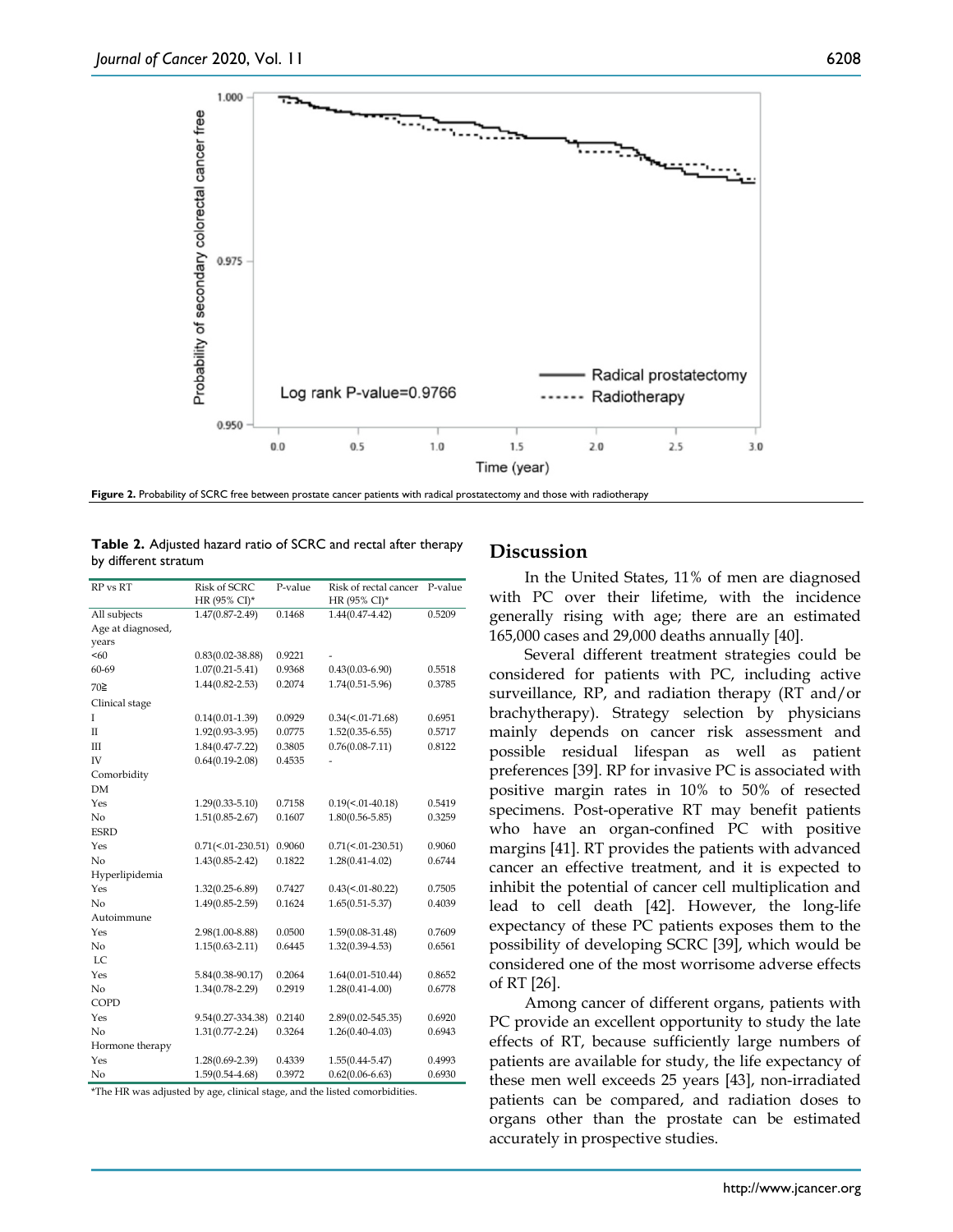Factors associated with the development of rectal toxicity after RT for PC are variable and may be categorized as they relate to radiation delivery or patient characteristics [44]. Although the correlation between radiation dose and rectal toxicity is somewhat intuitive and well accepted, the effect of radioresistance and repopulation at the primary site and/or at the malignant areas cause a paramount challenge in cancer control [42].

Secondary cancers were primarily defined as having different histologic features from primary cancer according to a criterion by Warren and Gated to distinguish recurrence or metastasis from the primary [45]. Besides the possible effect of RT, factors contributing to the development of primary cancer probably also play a specific key in secondary cancer development [46]. Establishing an association between malignancies may shed light on possible shared carcinogenic mechanisms, reveal an impact of treatment for one on the development of the other, and help develop evidence-based surveillance protocols [22]. Some studies mentioned that cancer survivors are at increased risk of developing second cancer compared with an age- and the sex-matched general population [47]. This increased risk is multifactorial and has been explained by several factors, such as lifestyle factors, genetic susceptibility, and administered chemotherapy or RT. For example, men with PC had a higher risk of developing bladder, kidney, soft tissue, and endocrine cancers. However, some studies showed converse results. Some researchers observed that PC survivors had an overall 40% lower risk of secondary primary cancer development in comparison with the general male in the US. They were noted with a lower occurrence risk of lung, bronchus, larynx, leukemia, neoplasms of the pharynx, oral cavity, esophagus, stomach, colon, rectum, liver, gall bladder, and pancreas, [48-52]. For patients of PC, it is not entirely clear about the phenomenon of risk reduction, but we think that the old age at the time of diagnosis of PC may be one of the reasons [39]. The mean age of PC diagnosis is about 67 years [53]; the elder who has PC might not have the same chance of a second diagnosis as all US men [39]. This might be an artifact of case-finding because advanced age at initial diagnosis of PC is associated with an underascertainment of second cancers [54]. However, enhanced surveillance and screening after a PC diagnosis may have early detection of certain cancers, which causes a false phenomenon of the increased risk [39].

RT is used as a definitive treatment strategy in approximately 25% of localized PC patients [55]. In general, exposure to ionizing radiation is considered to be a potential cause of cancer [2]. Previous studies

using one same SEER database have produced conflicting results concerning the risk of rectal cancer after RT for PC. Bexter *et al.* found a 1.7-fold increased risk of developing subsequent rectal cancer in patients treated with RT for PC compared to those treated with RP [3], while Kendal *et al*. could not demonstrate a similar outcome [56]. Huo *et al*. expanded the SEER data until 2005 and demonstrated that there was indeed an increased risk for rectal cancer, but only after > 10 years of follow-up [57]. Likewise, some studies reported an increased risk for rectal cancer after prostate irradiation [2, 25, 26, 39], whereas others found no association [22, 58-60]. Possible reasons for this discrepancy are a limited sample size or short follow-up, differences in lag periods, and variation in statistical methods [61].

In principle, radiation-induced second cancers are defined as those cancers occurring inside or close to radiation-exposed regions (field congruence) [62]. Generally, secondary cancers are predominantly expected to occur in the rectum and rectosigmoid colon than other parts of the colon. For evaluation of the radiation effect on the risk of developing secondary colorectal cancer, Baxter *et al.* compared the related data of three different sites: rectum, rectosigmoid/sigmoid/cecum, and the rest of the colon according to the risk of radiation exposure. They noted a significantly increased risk of rectal cancer among men who received RT, with a hazard ratio of 1.7 (95% CI, 1.4-2.2), in comparison to the male who did not, but there was no increased risk of cancer in the rest of the colon [3]. However, Hegemann *et al*. showed that there was a 70% higher risk of rectal cancer in patients with RT compared to those treated with RP only and a less increased risk of colon cancer [4]. Moon *et al*. even found that patients treated with RT had significantly higher odds of developing both rectum and sigmoid colon cancer (OR 5 1.60; and OR 5 1.26, respectively;  $p \le 0.05$  [19]. However, all these results of SCRC were different from the conclusion of Mc Master *et al*. after re-evaluation of the SEER database, which showed no increased risk for either colon or rectum cancer. However, we had the same conclusion as that of Mc Master et al. Besides the possible causes mentioned above, the differences in the results among these studies may also be related to differences in the study design and analysis, outcome of interest, comparison population, measure of risk, etc. [59]

Radiation-induced second cancers manifest with a frequency that could be obscured by the background incidence of spontaneous second cancers. This frequency seems so low as to make prospective randomized comparisons very difficult, and the potential for unrecognized confounders is such that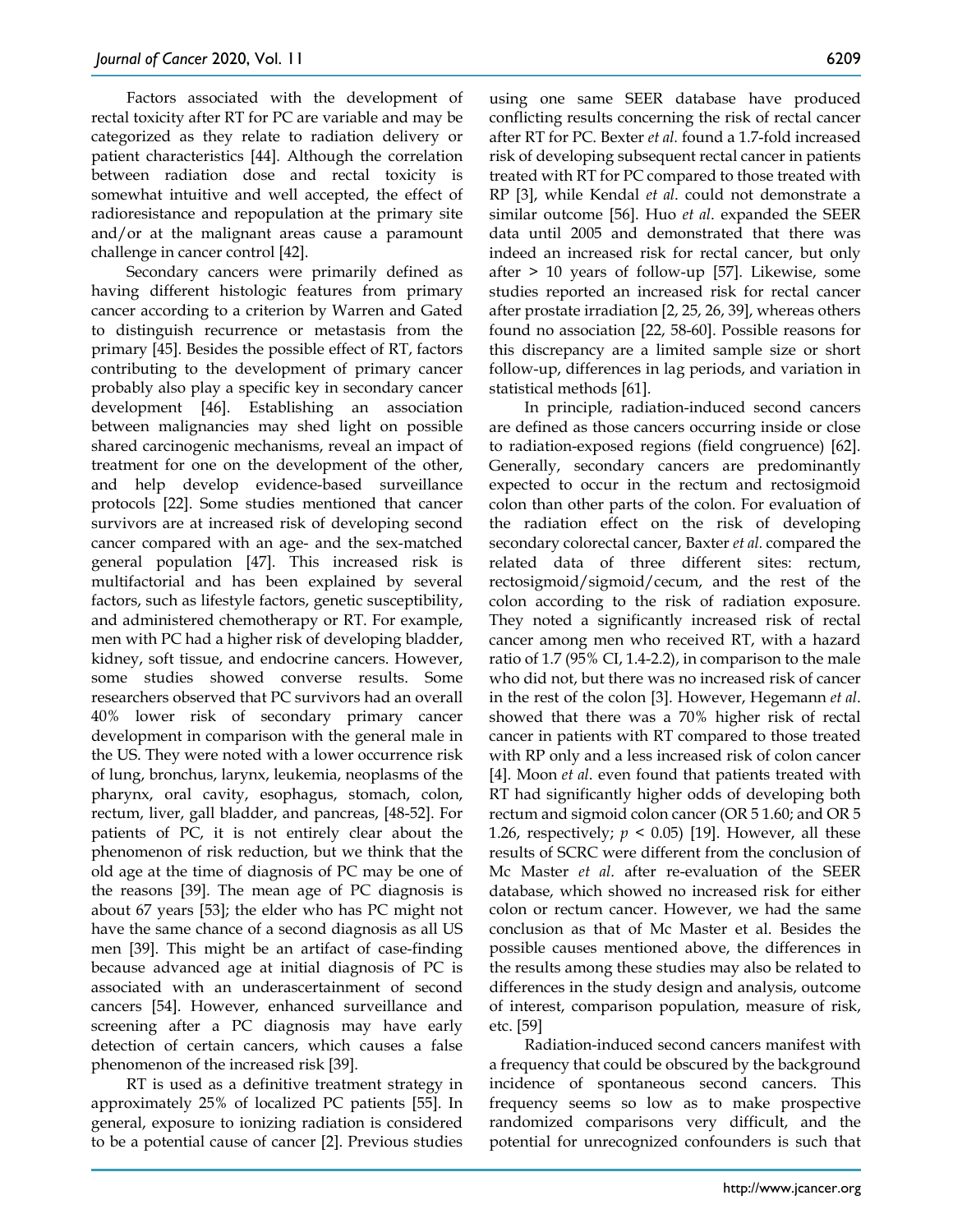the retrospective analysis of large population databases can be complicated [63]. Thus, the effects of therapeutic radiation and the potential for radiation-induced second cancer should be considered in the context of the background of spontaneously occurring cancer, particularly in older populations. However, there is no specific marker available to allow a precise distinction between radiation-induced second cancers and non-radiation induced second cancer; all assessments are based on epidemiological and/or statistical analysis [4]. Based on these reasons, many experts have suggested men undergoing radiation for PC should undergo regular endoscopic evaluation [3, 26].

Latency periods represent the time from radiation exposure until the diagnosis of subsequent cancer and latency period thresholds have been introduced to second cancer analyses to reduce possible bias from synchronous tumors. Unfortunately, there is no consensus regarding the length of time, after which malignancies are considered secondary to RT [4, 25]. Between studies, the latency period thresholds in the reviewed studies vary from 1 month up to 15 years, often without evidence supporting the time thresholds [16, 17, 39, 58, 64, 65]. This may have led to a discrepancy in the outcomes [25]. Nonetheless, it is debatable whether the length of latency periods is the same, disregarding the patient's age or specific organs at risk [66, 67]. Therefore, a fixed latency period is often introduced to reduce the chances of such bias [61]. Some studies reported on multiple fixed latency periods and could, therefore, be entered into the meta-analysis repetitively. There was a significant increase of rectal cancers in time since primary treatment with calculated relative risks (RRs) for developing rectal cancer of 1.31 (95% CI 1.104–1.66), 1.51 (95% CI 0.97– 2.33), 1.95 (95% CI 1.51–2.53), and 2.49 (95% CI 1.48– 4.19), for 0–2 months, up to 5 years, up to 10 years and up to 20 years respectively ( $p = 0.0006$ ) [61]. Until this consensus regarding the latency period is clarified, it will remain debatable whether the subsequent rate of malignancies can be interpreted as clinically meaningful [25]. In this study, we applied a shorter interval (3 years) to exclude the possibility of "synchronous" colorectal cancer. First, because the pathways leading to colorectal carcinogenesis in this unique setting remained unknown, any cutoff was arbitrary, and cancer occurring after three years was probably as much a secondary malignancy as a one occurring after five years. Secondly, from a patient perspective, any increase in morbidity after a specific treatment was essential to acknowledge whether genuinely secondary to the applied therapy or not.

In Table 2 of our study, we noted a definite risk of SCRC for the patients under RP compared with those among RT, especially cases in clinical stage I (HR: 0.14; 95% C.I.:0.01-1.39; *p* =0.0929). This phenomenon of borderline significantly protective effects of SCRC on patients with RP is hard to clarify. However, we think it may be related to the longer life expectancy of stage I PC patients than those of other stages, and no exposure to the radiation injury before. Thus they could obviate the risk of radiation toxicity effect on SCRC occurrence in a longer follow-up.

Our study represented a significant improvement over many prior institutional analyses of the SCRC after RT for PC. First, our study was based on a large, population-based design, and our results benefited from well-defined data collection and excellent quality standards designed to ensure that all eligible cases were selected, which allowed our results to be generalized across the Asian countries. Second, our population benefited from universal national health insurance. Therefore, diagnostic rates may differ from those populations in which economic and health care considerations may prevent the same rate of use and access to health resources, as was the case in the Western countries. Third, the uniqueness of our findings related to their origin. Most of our patients originated from a genetically, environmentally, and health economically similar population, compared with virtually all previous studies.

However, the current study was, in part, limited by the fact that the RT group included patients treated with all forms of radiation therapies, including conventional external beam RT, 3-dimensional conformal therapy, intensity-modulated radiation therapy, brachytherapy, and combination radiation therapy. Thus, the risk of subsequent colorectal cancer associated with these particular forms of radiation therapies could not be investigated explicitly by our retrospective studies, despite the fact that most patients had received conventional external beam RT during our study period. Second, data on the dosage or field of radiation are unavailable, and we were not aware of the doses of radiation administered to patients who received RT and, therefore, a dose-risk relationship of RT with SCRC could not be assessed. Third, we did not control for colorectal cancer risk factors such as a change in lifestyle after prostate cancer therapy, smoking habits, or family history. Fourth, we did not examine other adverse effects of RT and RP.

#### **Conclusion**

Our study did not show differences in SCRC incidence between patients with PC treated with RP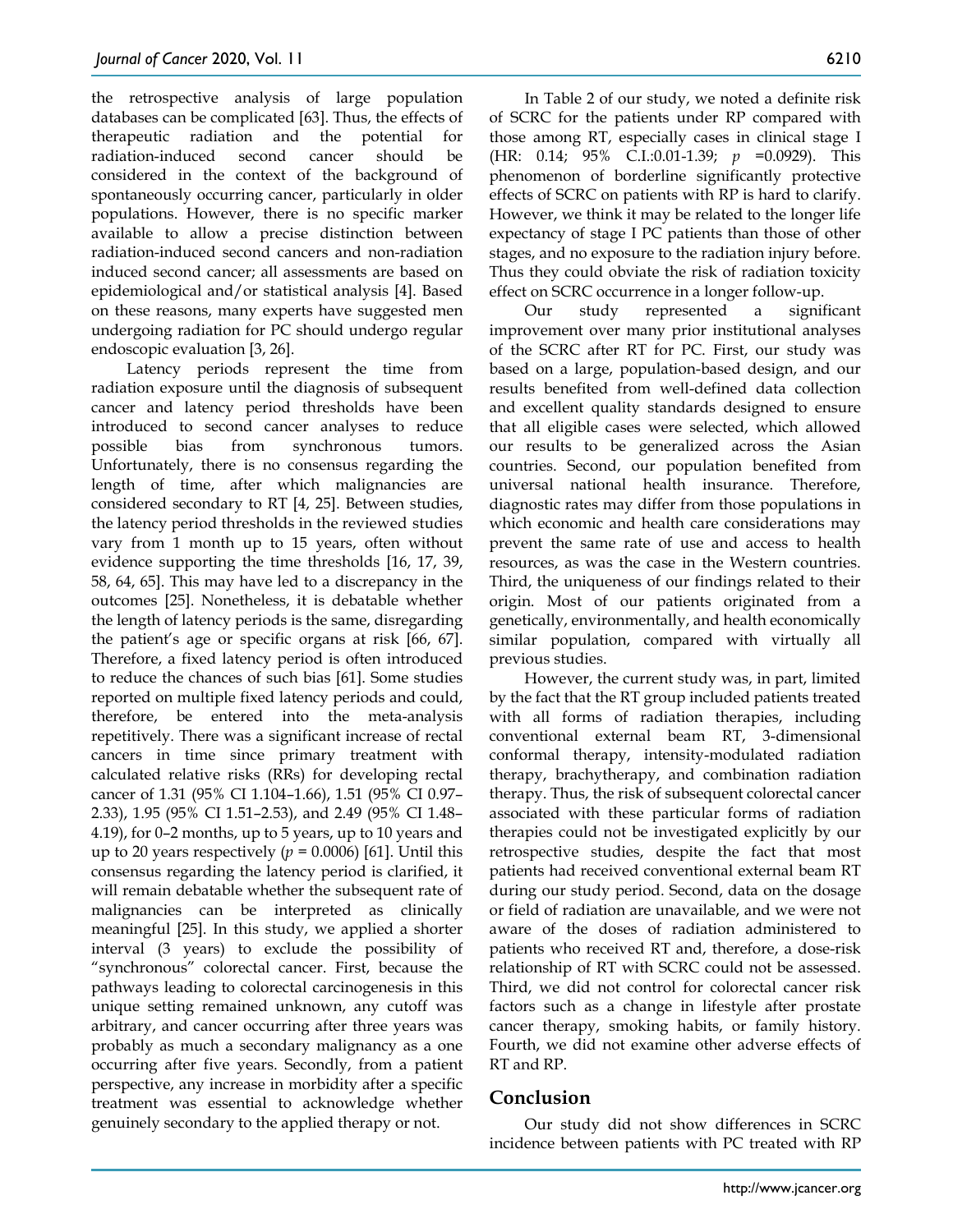or RT after hazard adjustment by different stratum. However, this study should not be interpreted to discount the occurrence of radiation-induced tumors or provide data to change the guidelines for surveillance for colorectal cancer in previously irradiated patients.

#### **Acknowledgements**

This research was supported by Health and Welfare surcharge on tobacco products (MOHW109-TDU-B-212-134020, Wan Fang Hospital, Chi Mei Medical Center, and Hualien Tzu-Chi Hospital Joing Cancer Center Grant-Focus on Colon Cancer Research). We are also grateful to Health Data Science Center, National Cheng Kung University Hospital for providing administrative and technical support.

#### **Author Contributions**

Chung-Han Ho analyzed the statistical data, made the tables and graph, applied for the fund; Kuo-Chen Cheng provided opinion and feedback; Chien-Ming Chao provided opinion; Chih-Cheng Lai provided opinion; Shyh-Ren Chiang provided opinion; Chin-Ming Chen provided opinion; Kuang-Ming Liao provided opinion; Jhi-Joung Wang provided opinion; Po-Huang Lee provided opinion; Chao-Ming Hung provided opinion; Chi-Ming Tai provided opinion; Chong-Chi Chiu designed the study, collected data records, assisted the statistical data analysis, obtained IRB approval, wrote the first and final draft, and supervision of the study.

#### **Institutional review board statement**

The study was reviewed and approved by the Chi Mei Medical Center Institutional Review Board.

#### **Competing Interests**

The authors have declared that no competing interest exists.

#### **References**

- **1.** Global Burden of Disease Cancer Collaboration, Fitzmaurice C, Allen C, Barber RM, Barregard L, Bhutta ZA, et al. Global, Regional, and National Cancer Incidence, Mortality, Years of Life Lost, Years Lived With Disability, and Disability-Adjusted Life-years for 32 Cancer Groups, 1990 to 2015: A Systematic Analysis for the Global Burden of Disease Study. JAMA Oncol. 2017; 3: 524-48.
- 2. Joung JY, Lim J, Oh CM, Jung KW, Cho H, Kim SH, et al. Risk of Second Primary Cancer among Prostate Cancer Patients in Korea: A Population-Based Cohort Study. PLoS One. 2015; 10: e0140693.
- 3. Baxter NN, Tepper JE, Durham SB, Rothenberger DA, Virnig BA. Increased risk of rectal cancer after prostate radiation: a population-based study. Gastroenterology. 2005; 128: 819-24.
- 4. Hegemann NS, Schlesinger-Raab A, Ganswindt U, Hörl C, Combs SE, Hölzel D, Gschwend JE, et al. Risk of second cancer following radiotherapy for prostate cancer: a population-based analysis. Radiat Oncol. 2017; 12: 2.
- 5. Kupelian PA, Elshaikh M, Reddy CA, Zippe C, Klein EA. Comparison of the efficacy of local therapies for localized prostate cancer in the prostate-specific antigen era: a large single-institution experience with radical prostatectomy and external-beam radiotherapy. J Clin Oncol. 2002; 20: 3376-85.
- 7. Litwin MS, Hays RD, Fink A, Ganz PA, Leake B, Leach GE, et al. Quality-of-life outcomes in men treated for localized prostate cancer. JAMA. 1995; 273: 129-35.
- 8. Karakiewicz PI, Bhojani N, Neugut A, Shariat SF, Jeldres C, Graefen M, et al. The effect of comorbidity and socioeconomic status on sexual and urinary function and on general health-related quality of life in men treated with radical prostatectomy for localized prostate cancer. J Sex Med. 2008; 5: 919-27.
- 9. Hanlon AL, Watkins Bruner D, Peter R, Hanks GE. Quality of life study in prostate cancer patients treated with three-dimensional conformal radiation therapy: comparing late bowel and bladder quality of life symptoms to that of the normal population. Int J Radiat Oncol Biol Phys. 2001; 49: 51-9.
- 10. Lilleby W, Fosså SD, Waehre HR, Olsen DR. Long-term morbidity and quality of life in patients with localized prostate cancer undergoing definitive radiotherapy or radical prostatectomy. Int J Radiat Oncol Biol Phys. 1999; 43: 735-43.
- 11. Leborgne F, Fowler J. Acute toxicity after hypofractionated conformal radiotherapy for localized prostate cancer: nonrandomized contemporary comparison with standard fractionation. Int J Radiat Oncol Biol Phys. 2008; 72: 770-6.
- 12. Fonteyne V, Villeirs G, Speleers B, De Neve W, De Wagter C, Lumen N, et al. Intensity-modulated radiotherapy as primary therapy for prostate cancer: report on acute toxicity after dose escalation with simultaneous integrated boost to intraprostatic lesion. Int J Radiat Oncol Biol Phys. 2008; 72: 799-807.
- 13. Faria SL, Souhami L, Joshua B, Vuong T, Freeman CR. Reporting late rectal toxicity in prostate cancer patients treated with curative radiation treatment. Int J Radiat Oncol Biol Phys. 2008; 72: 777-81.
- 14. Ferrer M, Suárez JF, Guedea F, Fernández P, Macías V, Mariño A, et al. Health-related quality of life 2 years after treatment with radical prostatectomy, prostate brachytherapy, or external beam radiotherapy in patients with clinically localized prostate cancer. Int J Radiat Oncol Biol Phys. 2008; 72: 421-32.
- 15. Mols F, Korfage IJ, Vingerhoets AJ, Kil PJ, Coebergh JW, Essink-Bot ML, et al. Bowel, urinary, and sexual problems among long-term prostate cancer survivors: a population-based study. Int J Radiat Oncol Biol Phys. 2009; 73: 30-8.
- 16. Kry SF, Followill D, White RA, Stovall M, Kuban DA, Salehpour M. Uncertainty of calculated risk estimates for secondary malignancies after radiotherapy. Int J Radiat Oncol Biol Phys. 2007; 68: 1265-71.
- 17. Damber JE, Aus G. Prostate cancer. Lancet. 2008; 371: 1710-21.
- 18. Bostrom PJ, Soloway MS. Secondary cancer after radiotherapy for prostate cancer: should we be more aware of the risk? Eur Urol. 2007; 52: 973-82.
- 19. Moon K, Stukenborg GJ, Keim J, Theodorescu D. Cancer incidence after localized therapy for prostate cancer. Cancer. 2006; 107: 991-8.
- 20. Brenner DJ, Curtis RE, Hall EJ, Ron E. Second malignancies in prostate carcinoma patients after radiotherapy compared with surgery. Cancer. 2000; 88: 398-406.
- 21. Liauw SL, Sylvester JE, Morris CG, Blasko JC, Grimm PD. Second malignancies after prostate brachytherapy: incidence of bladder and colorectal cancers in patients with 15 years of potential follow-up. Int J Radiat Oncol Biol Phys. 2006; 66: 669-73.
- 22. Boorjian S, Cowan JE, Konety BR, DuChane J, Tewari A, Carroll PR, et al. Bladder cancer incidence and risk factors in men with prostate cancer: results from Cancer of the Prostate Strategic Urologic Research Endeavor. J Urol. 2007; 177: 883-7.
- 23. Neugut AI, Ahsan H, Robinson E, Ennis RD. Bladder carcinoma and other second malignancies after radiotherapy for prostate carcinoma. Cancer. 1997; 79: 1600-4.
- 24. Kry SF, Salehpour M, Followill DS, Stovall M, Kuban DA, White RA, et al. The calculated risk of fatal secondary malignancies from intensity-modulated radiation therapy. Int J Radiat Oncol Biol Phys. 2005; 62: 1195-203.
- 25. Bhojani N, Capitanio U, Suardi N, Jeldres C, Isbarn H, Shariat SF, et al. The rate of secondary malignancies after radical prostatectomy versus external beam radiation therapy for localized prostate cancer: a population-based study on 17,845 patients. Int J Radiat Oncol Biol Phys. 2010; 76: 342-8.
- 26. Margel D, Baniel J, Wasserberg N, Bar-Chana M, Yossepowitch O. Radiation therapy for prostate cancer increases the risk of subsequent rectal cancer. Ann Surg. 2011; 254: 947-50.
- 27. Huang J, Kestin LL, Ye H, Wallace M, Martinez AA, Vicini FA. Analysis of second malignancies after modern radiotherapy versus prostatectomy for localized prostate cancer. Radiother Oncol*.* 2011; 98: 81-6.
- 28. Gillessen S, Templeton A, Marra G, Kuo YF, Valtorta E, Shahinian VB. Risk of colorectal cancer in men on long-term androgen deprivation therapy for prostate cancer. J Natl Cancer Inst. 2010; 102: 1760-70.
- 29. Templeton A, Marra G, Valtorta E, Heinimann K, Müller H, Köberle D, et al. Concordant colon tumors in monozygotic twins previously treated for prostate cancer. Fam Cancer. 2009; 8: 167-71.
- 30. Müller AC, Ganswindt U, Bamberg M, Belka C. Risk of second malignancies after prostate irradiation? Strahlenther Onkol. 2007; 183: 605-9.
- Kellen E, Zeegers MP, Dirx M, Houterman S, Droste J, Lawrence G, et al. Occurrence of both bladder and prostate cancer in five cancer registries in Belgium, The Netherlands and the United Kingdom. Eur J Cancer. 2007; 43: 1694-700.